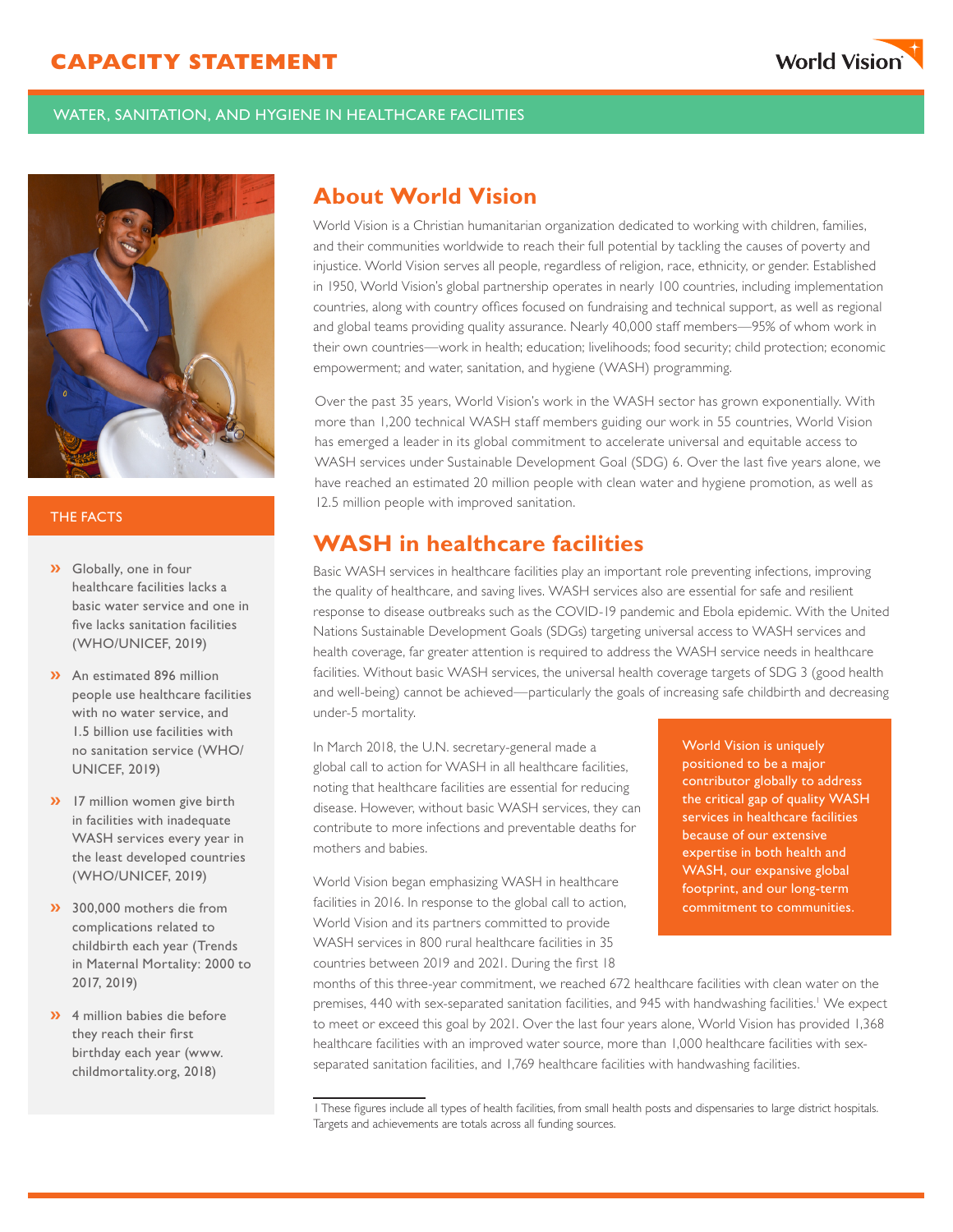### WATER, SANITATION, AND HYGIENE IN HEALTHCARE FACILITIES

# **World Vision's distinctives**

Some of World Vision's distinctives that enable us to be ideal implementers for WASH in healthcare facilities work are:

- **Extensive experience:** For 35 years, World Vision has provided sustainable WASH services and life-saving health programs for mothers and children, relying on a highly effective team of technical experts worldwide.
- **• Global scale:** We support a network of more than 220,000 community health workers globally who are trained and equipped to focus on prevention, providing key messages to families at home and essential care to new mothers and infants.
- **• Community WASH accomplishments:** In 2019, World Vision helped provide access to clean water for 3.4 million people, improve sanitation for 2.6 million, and improve hygiene for 4.3 million in urban and rural areas. Since 2011, World Vision has provided nearly 22 million people with sustainable access to clean water.
- **• Multisectoral approach:** World Vision implements WASH in healthcare facilities alongside long-term multisectoral community development through our Area Program model. Our work in communities (including prenatal visits; counseling from community health workers; and hygiene promotion through water quality education, Community-Led Total Sanitation, and Sanitation Marketing) helps ensure that babies and parents return home to live and thrive in a safer, more hygienic environment.
- **• Government partnerships:** World Vision partners with local governments through capacity building and joint implementation, from national ministries down to the district and local levels, to strengthen their WASH and health systems for sustainable



In Mali, World Vision supported the Kolokani district to reach 100% coverage of health centers (22) with a basic water service, in partnership with local government and other stakeholders.

services. World Vision also builds community capacity to advocate with their local governments to increase budgets to healthcare facilities and improve services.

### WASH IN HEALTHCARE FACILITIES IN MALI

In Mali, World Vision worked closely with local government, healthcare facility management teams, Centers for Disease Control and Prevention (CDC), World Health Organization (WHO), and WaterAid to improve WASH conditions in all healthcare facilities (40) in the Kolokani and Koro districts. At the end of the project, 34 healthcare facilities received the WASH package, meeting Mali government and WHO Water and Sanitation for Health Facility Improvement Tool (WASH FIT) standards. Due to insecurity in Koro, six facilities received only a short-term WASH package and stakeholder capacity building.

Key project accomplishments:

- **»** In collaboration with partners, the project advocated for WASH in healthcare facilities minimum standards that were adopted by the national Ministry of Health, including an improved incinerator design.
- **»** Management teams and personnel from 40 healthcare facilities were trained on WHO WASH FIT and how to plan for quality improvements to reach standards and continuously assess WASH services.
- **CALLOUT INFO** status, compared to 9% at first inspection a year **»** USAID's Clean Clinic Approach was implemented in all 22 health centers in Kolokani. Results showed 82% achieved Clean Health Center earlier.
- **»** Common WASH in healthcare facility indicators identified for the project are now being monitored at the national level, along with regular monitoring by the district and regional health services.

A project evaluation conducted by the CDC demonstrated significant improvements in water, sanitation, hygiene, waste management, and environmental cleaning, though not all WHO/UNICEF Joint Monitoring Programme basic service standards were met. Results showed 100% of health centers evaluated at endline reached the basic water service standard, up from 46% at baseline.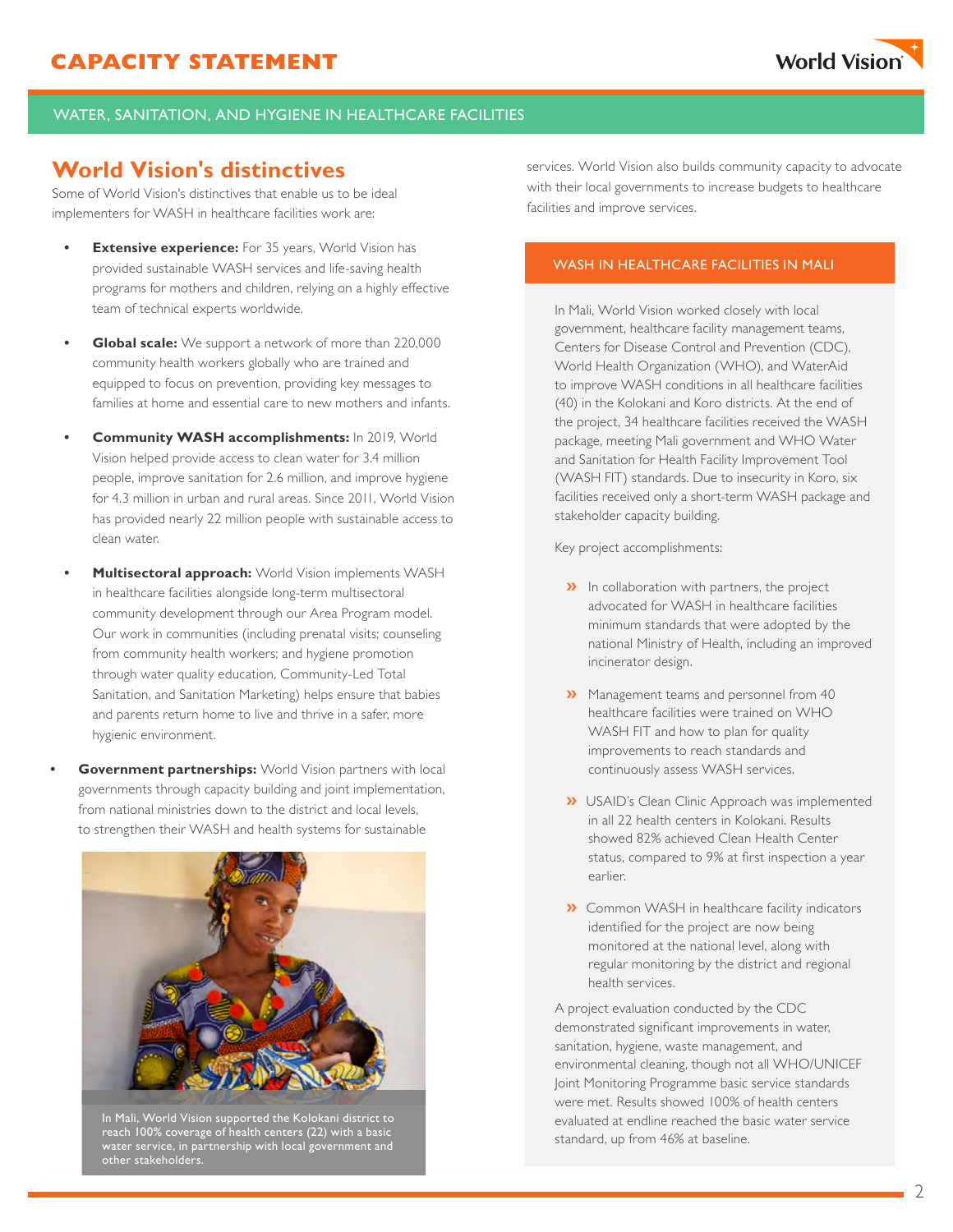### WATER, SANITATION, AND HYGIENE IN HEALTHCARE FACILITIES

- **• Learning agenda:** World Vision partners with local and international universities to learn from its WASH implementation and enhance its impact. Partnerships with Drexel University, Desert Research Institute, Emory University, Johns Hopkins University, the University of North Carolina, and Stanford University provide expertise in technical capacity building, program evaluation, operational research, statistical analysis, and dissemination of data.
- **• Diversified funding:** World Vision has a diversified funding approach and pools resources to implement WASH programming for greatest impact, including government grants, private grants, child sponsorship, and mass marketing.
- **• Long-term commitment:** World Vision works alongside communities for 10 to 15 years. This helps ensure communities have the knowledge and resources to keep their facilities working for many years to come.

## **Integrated approaches**

World Vision's minimum standards for WASH in healthcare facilities follow the basic WASH service levels detailed in the first WHO/ UNICEF Joint Monitoring Program global report on WASH in healthcare facilities.<sup>2</sup> Our approach is aligned with SDG 6 (clean water and sanitation) and SDG 3 (health and well-being). Additional best practices for WASH services in healthcare facilities are promoted by World Vision for greatest impact and long-term sustainability. These include:

- Partnering closely with government services
- Cross-sectoral coordination between WASH and health
- Behavior-change programming for healthcare workers/patients
- Partnering with other organizations for the strongest impact
- Creating demand for health services
- Establishing or strengthening operation and maintenance systems for long-term sustainability

#### **Partnering with government services**

While the government is ultimately responsible for improved WASH services in healthcare facilities, there often is a significant gap between existing need and government capacity to ensure quality services are available and maintained. World Vision works closely with the government at all levels to help ensure it has the skills and resources necessary to carry out its role and responsibilities for the long-term.

2 WHO/UNICEF, 2019. WASH in health care facilities: global baseline 2019 report.



A new mother cleans up in a handwashing basin at the Kapaapi Health Center in Uganda.

#### UGANDA BABYWASH

In Uganda, resource allocation to the health sector is only 5% of the national budget. Due to the high investment needed to improve healthcare facility quality and the limited national budget, World Vision Uganda partnered with Hoima and Kikuube districts in 2018 to co-finance healthcare facility improvements in eight priority facilities. The team used an integrated approach to maximize impact through the following:

- **» Government involvement:** District health officers, inspectors, and engineers played key roles in technical oversight and guidance.
- **» Cross-sectoral coordination:** World Vision updated the community health volunteer curriculum with community members to include key messages around handwashing.
- **» Behavior-change programming:** World Vision provided informational and educational materials to improve patient and staff behavior on infection prevention and control.
- **» Partnering with other organizations:**  World Vision partnered with UNICEF to mentor health workers on infection prevention and control.
- **» Creating demand:** At Kikuube Health Facility IV, deliveries increased from 40 per month to 70, and antenatal visits increased from 90 per month to 120. This is attributed to the improved quality of the healthcare facility from World Vision and government interventions.
- **» Strengthening operations:** World Vision has a memorandum of understanding with the district government to define roles and responsibilities for long-term maintenance.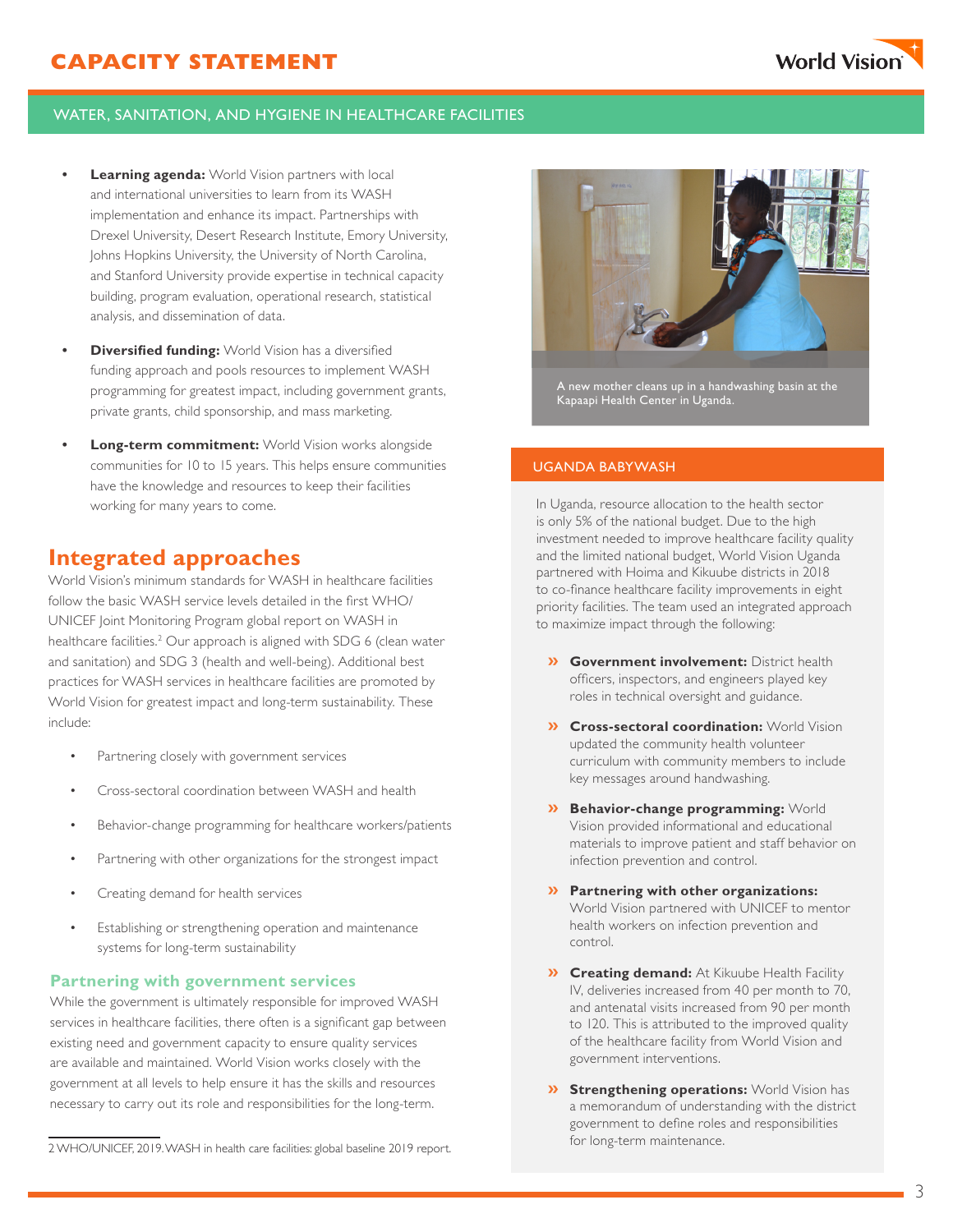

### WATER, SANITATION, AND HYGIENE IN HEALTHCARE FACILITIES

Areas of government capacity building, advocacy, and accountability include:

- Establishing mechanisms for cross-sectoral coordination between WASH and health
- Strengthening and disseminating national policies and standards for WASH in healthcare facilities
- Improving and increasing budgeting for healthcare facility staff, cleaning supplies, maintenance, and improvements
- Developing and implementing improvement action plans for each healthcare facility
- Developing a reliable and sustainable operation and maintenance system for WASH in each healthcare facility
- Monitoring key indicators on WASH service quality standards in each healthcare facility
- Establishing mechanisms for effective governance and accountability, including building community advocacy capabilities and user feedback mechanisms

#### **Cross-sectoral coordination**

In addition to engaging primary stakeholders and local businesses in WASH in healthcare facility projects, it is important for design, implementation, and sustainability planning be done jointly between the health and WASH sectors. Within government, it is common to see an absence of effective coordination and communication between the WASH and health sectors at both the national and local levels, or lack of a strategy to ensure quality WASH service as part of the overall healthcare system.

Thus, World Vision plays an important role in bringing stakeholders together to clarify responsibilities for providing continuous, sustainable, and high-quality WASH services in healthcare facilities. We also help ensure key infection prevention and control measures do not fall through the cracks due to poor communication between government ministries. One successful approach has been to establish a nationallevel WASH in healthcare facility working group or task force with other national and international partners that meets regularly to discuss projects and learnings, best practices, and challenges.

#### **Hygiene behavior change**

Infrastructure development and capacity building can enable healthy behaviors. However, behavior change approaches are a critical component to achieving the goal of quality WASH services in healthcare facilities because they help ensure the safe, effective, and sustainable use of services provided, changing norms that can transform communities and enable achievement of health and well-being. Improving the hygiene behavior of health workers, along with patients and visitors, can tremendously improve overall health outcomes. Ensuring adequate hygiene at healthcare facilities minimizes



A mother and her baby participated in the Uganda BabyWASH project.

the risk of infection for patients and their families, health workers, and surrounding communities.

Thus, healthcare workers need to be trained on safe hygiene, including infection prevention and control standards and practices. Handwashing promotion is necessary for the staff to change behavior and use hand-washing facilities appropriately. WHO recommends using a varied approach to improving hand hygiene, centered on evaluation and feedback, workplace reminders, and developing a climate of institutional safety. World Vision also works to improve healthcare facility medical waste handling/disposal and environmental cleaning practices by targeting behavior change trainings for facility cleaners.

In addition, the healthcare facility is often the key touchpoint for community health workers and the women they work with. Therefore, hygiene messages for a WASH-safe birth are included in pre-natal care visits to ensure mothers understand their options for delivery and are prepared to reduce risk of infection during birth. Hygienic messages around handwashing, baby feces management, and clean play spaces should be inserted into the post-natal care visit curriculum to ensure both mothers and babies have the proper hygienic environment to grow and thrive.

#### **Partnering with other organizations**

Partnering with other organizations is essential not only to ensure that World Vision is not duplicating efforts, but also to effectively leverage non-governmental organization and government efforts to help address critical gaps. With typical vertical funding arrangements in the development sector, it may not be possible to implement all best practices in a healthcare facility due to limited project budget or scope. Therefore, implementers should conduct a partner and stakeholder analysis to see who else is working in the area. By partnering with other sectors in one's own organization, or with other organizations altogether, gaps in grant programming can be filled through joint efforts. This consortium-style approach enhances local relationships for sustainability and ensures all best practice interventions are considered as often as possible. Participation and leadership in national WASH-